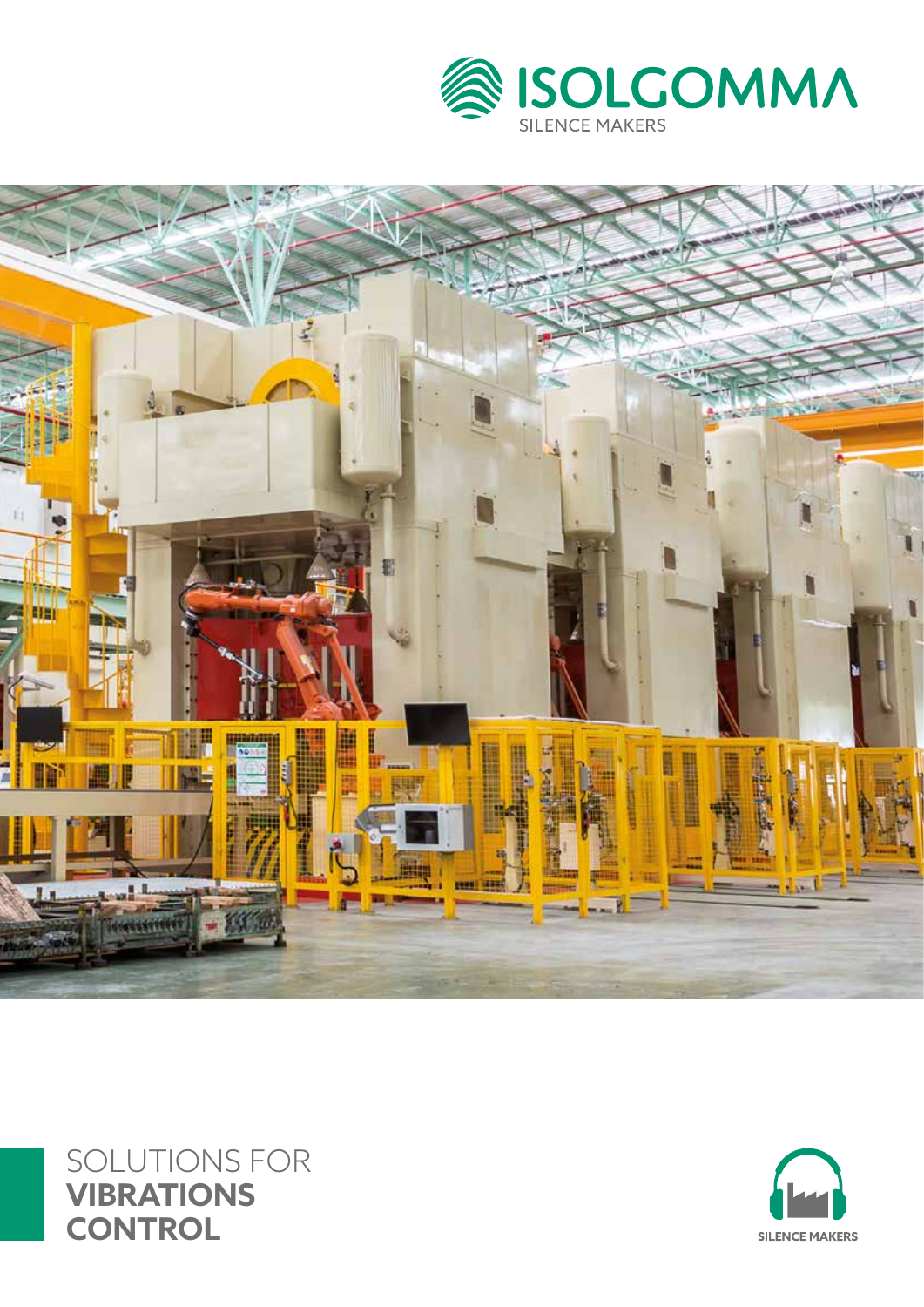# CONTROL OF VIBRATIONS **WELLNESS AND PRODUCTIVITY**



The vibrations caused by engines, machinery, presses, industrial processing in general and natural events are harmful phenomena either for the environment than for the health.

For over 40 years, Isolgomma has been producing and distributing products and solutions for acoustic insulation and vibration damping, with the aim of improving the quality of life.

Since 1972 – the year the company was founded – up today, the launching of innovative products protected by international patents, expansion into new markets and sectors and the attainment of quality certifications have established the reputation of the Isolgomma brand worldwide, also thanks to the company's extensive experience and on-going research activities. We constantly implement cutting-edge technologies to create highly performing products, while providing adequate solutions to any customer needs. The study and creation of eco-compatible products, combined with the manufacture of highly performing items, have made Isolgomma a firstrate company – on both the Italian and international markets – in the construction, industrial, transport and special paving sectors.

Mechanical vibrations are oscillating movements of an element around its own equilibrium point. They are produced during a machine or equipment operation and can generate a risk to the health and safety of workers, of the population that lives in the same area, can cause significant damage to the structures of buildings and affect the operation of other nearby equipment, reducing their performance over the years and increasing maintenance activities.

**In most cases, the reduction of the risk source is the only measure to be taken in order to bring back the exposure to values below the prescribed limits.**





SOLUTIONS FOR **VIBRATION CONTROL**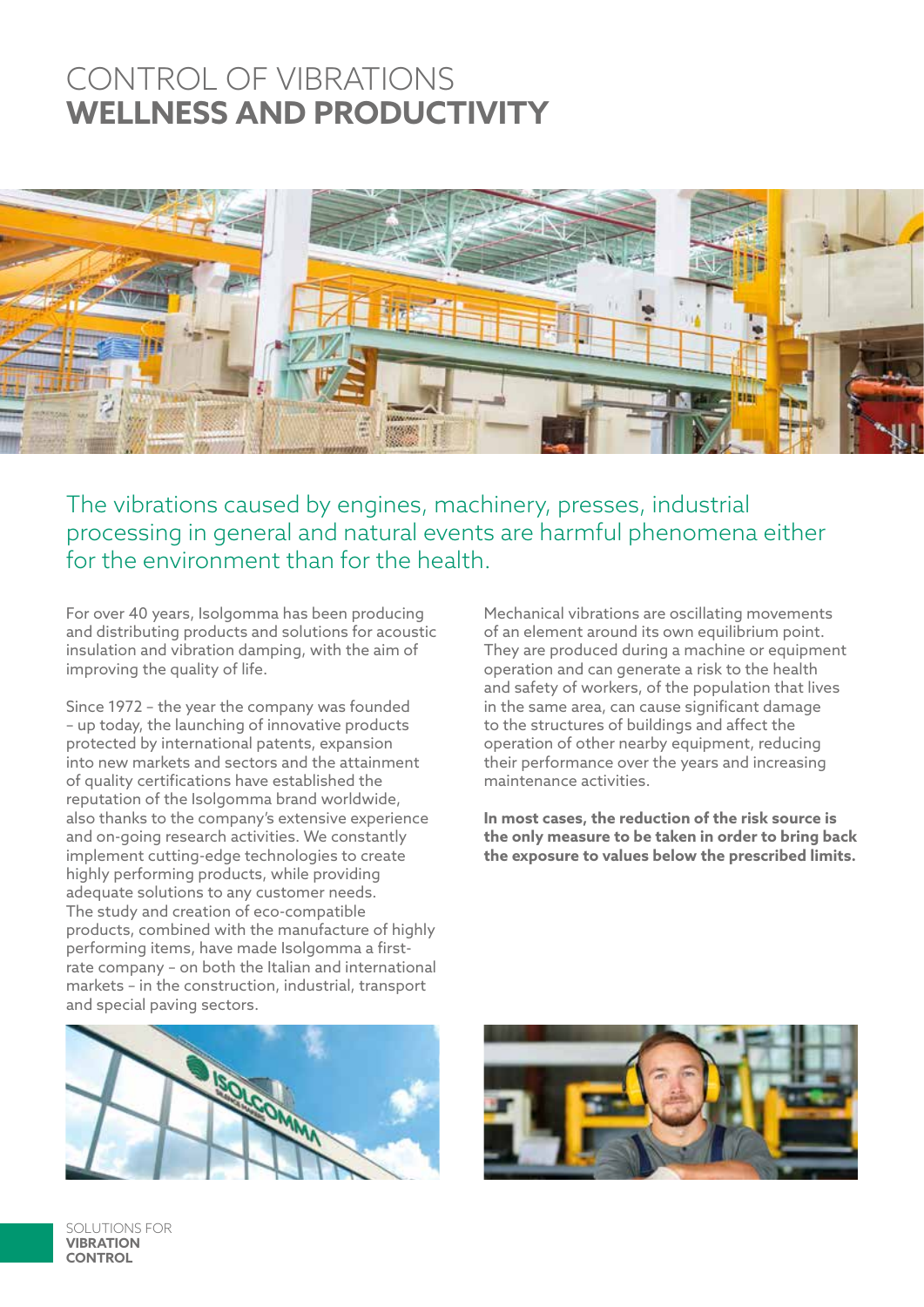



### **VIBRATIONS IN CIVIL AND INDUSTRIAL FIELDS**

### **The vibrations in the working field are mainly those due to moving tools and machinery.**

They are characterized by very variable values both in wideness and frequency of vibration. However, it is possible to roughly divide the vibrating instruments into equipment characterized by low frequencies and high wideness (typical of percussion instruments) and equipment where the high frequency is associated with a low wideness value (rotary motion instruments).

The vibrations involving the whole body are linked to different sources:

- Means of transport (buses, lorries, cars, etc.).
- Self-propelled machines (tractors, mechanical shovels, forklifts, etc.).
- Fixed installations (metal and wood working machines, ventilation systems, pumping plants, etc.).

### **COMPLIANCE WITH REGULATIONS**

For the prevention of exposure diseases to vibrations and for the management of protection and safety in the workplace is suggested to refer to DIRECTIVE 2002/44/EC OF THE EUROPEAN PARLIAMENT AND OF THE COUNCIL of 25 June 2002 on the minimum health and safety requirements regarding the exposure of workers to the risks arising from physical agents (vibration) The assessment of the level of exposure to vibration is based on the calculation of daily exposure A(8) expressed as equivalent continuous

acceleration over an eight-hour period, calculated as the highest (rms) value, or the highest vibration dose value (VDV) of the frequency-weighted accelerations, determined on three orthogonal axes (1,4awx, 1,4awy, awz for a seated or standing worker) in accordance with Chapters 5, 6 and 7, Annex A and Annex B to ISO standard 2631-1(1997).

# **TECHNICAL SUPPORT AND DESIGN**

Our R & D office is able to support the designer or the client in all phases of the project, from the preliminary study to the implementation by offering a complete consulting service by studying and developing customized solutions, supported by inspections and installation checking on site.

Isolgomma has two laboratories specialised in research, testing and inspections; one is dedicated to the building sector, the other specialises in studying and producing systems that reduce vibrations for the industrial and rail transport sectors.

The evaluation of the suitable solution is developed by analyzing the problem starting from the acting loads; in functions of these we can distinguish interventions for light loads, typically in the civil engineering field, for heavy loads, when we move in environments with industrial machinery or finally solutions with anti-vibration feet in direct applications under small or medium size systems.

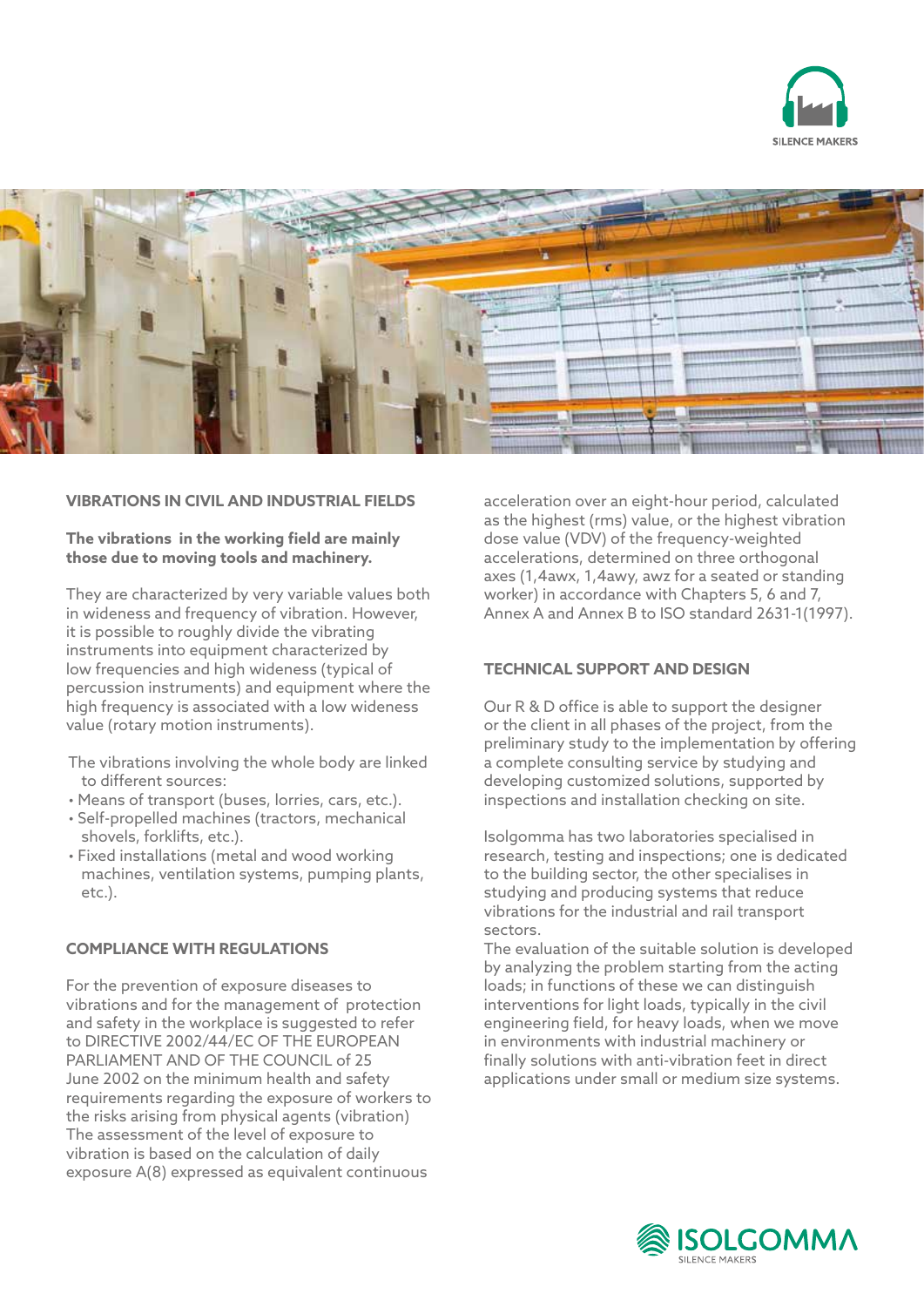# CONTROL OF VIBRATIONS **ANTI-VIBRATION SYSTEMS FOR LIGHT LOADS**



The different disturbing sources are often machines or environments with low weight, therefore they need specific solutions.

The solutions for light loads are characterized by systems that allow high performance even in presence of low loads and with different disturbing frequencies.

The particular point-bearing shape of MEGAPOINT panel or the PAD & STRIPE hybrid systems allow to design customized solutions for most of the disturbing sources.

# **APPLICATION FIELDS**

- **▪** Isolation of inertial bases for HVAC, generators, etc.
- **▪** Swimming pools isolation
- **▪** Isolation of building foundations from vibrations coming from the ground as linear support





**Swimming pool insulation. MEGAPOINT line**



**Isolation of textile production plant. MEGAPOINT line**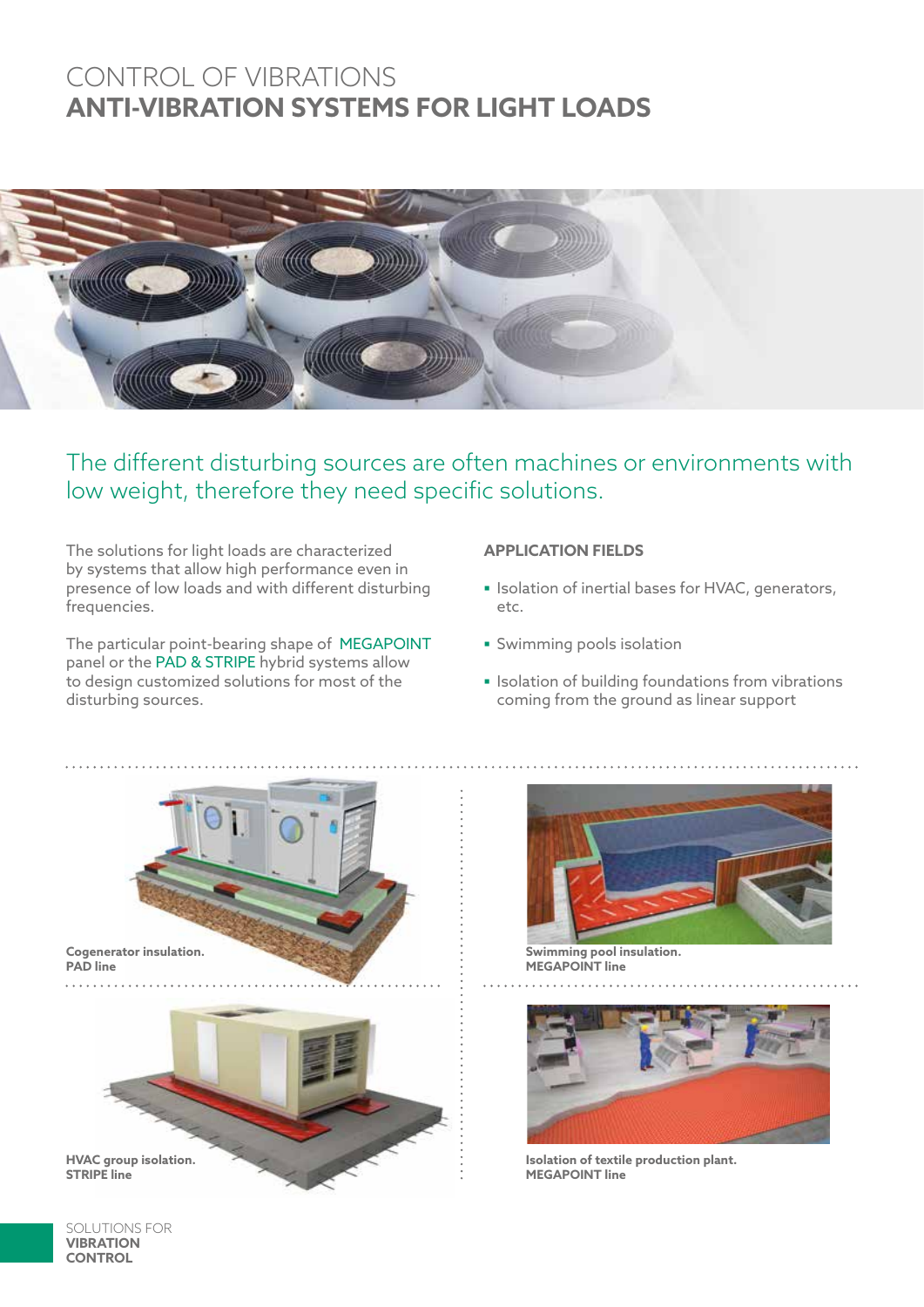

#### **ANTI-VIBRATION SYSTEMS FOR LIGHT LOADS**

ANTI-VIBRATION SYSTEMS FOR HEAVY LOADS

> ANTI-VIBRATION SUPPORTS

# **EXAMPLES OF APPLICATIONS FOR LIGHT LOADS**

The main quantities of various disturbing sources lead us to operate in different fields.

Lecco





**MEGAPOINT/ MEGAMAT**

2018

Indoor swimming pool Hotel in Verona

# **TECHNICAL INFORMATION**

Our MEGAPOINT and PAD & STRIPE products are designed to work with low loads and are the ideal solution to control disturbing sources included in this load range.

In the side view, relevance areas of each product are highlighted, according to the specific pressure acting on the anti-vibration element.



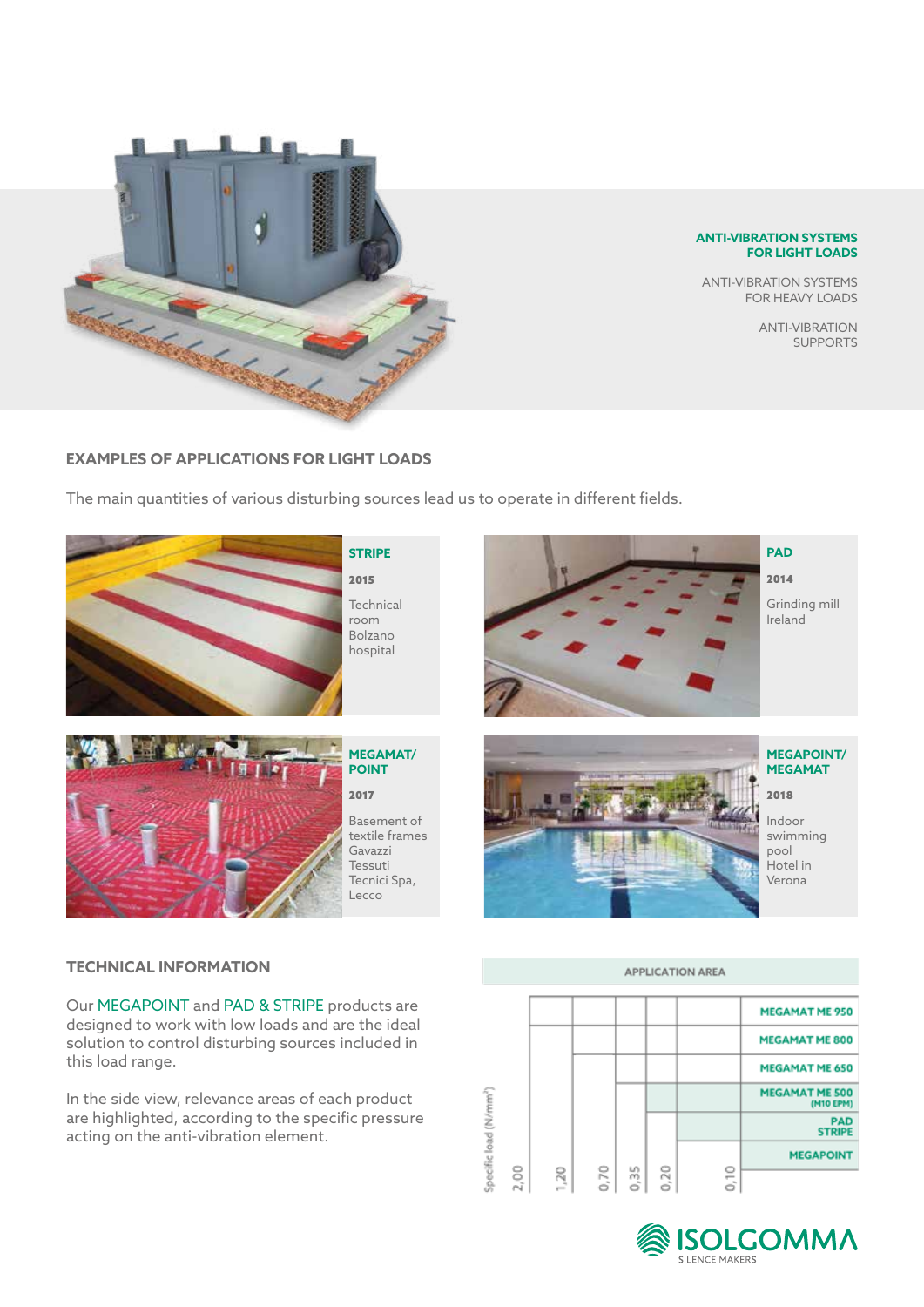# VIBRATION CONTROL **ANTI-VIBRATION SYSTEMS FOR HEAVY LOADS**



# Building and Industry fields require anti-vibration systems to isolate buildings or heavy machinery.

Both in the construction and industrial sectors it is necessary to isolate buildings or heavy machinery that require products with high mechanical resistance and excellent anti-vibration performance.

The wide range of MEGAMAT solutions for these applications allows to reduce the vibrations coming from very heavy machinery such as presses, hammers, engines or be used as discrete or continuous supports as insulation of building foundations.

# **APPLICATION FIELDS**

- **▪ Insulation of heavy machinery under inertial bases**
- **▪ Punctual isolation of engines, cogenerators, etc.**
- **▪ Isolation of buildings foundations from vibrations of the ground**



**Example of inertial inertial application in the pit. MEGAMAT line**



**Example of floating stand application. MEGAMAT line**



**Example of application on residential building foundations. MEGAMAT line**

SOLUTIONS FOR **VIBRATION CONTROL**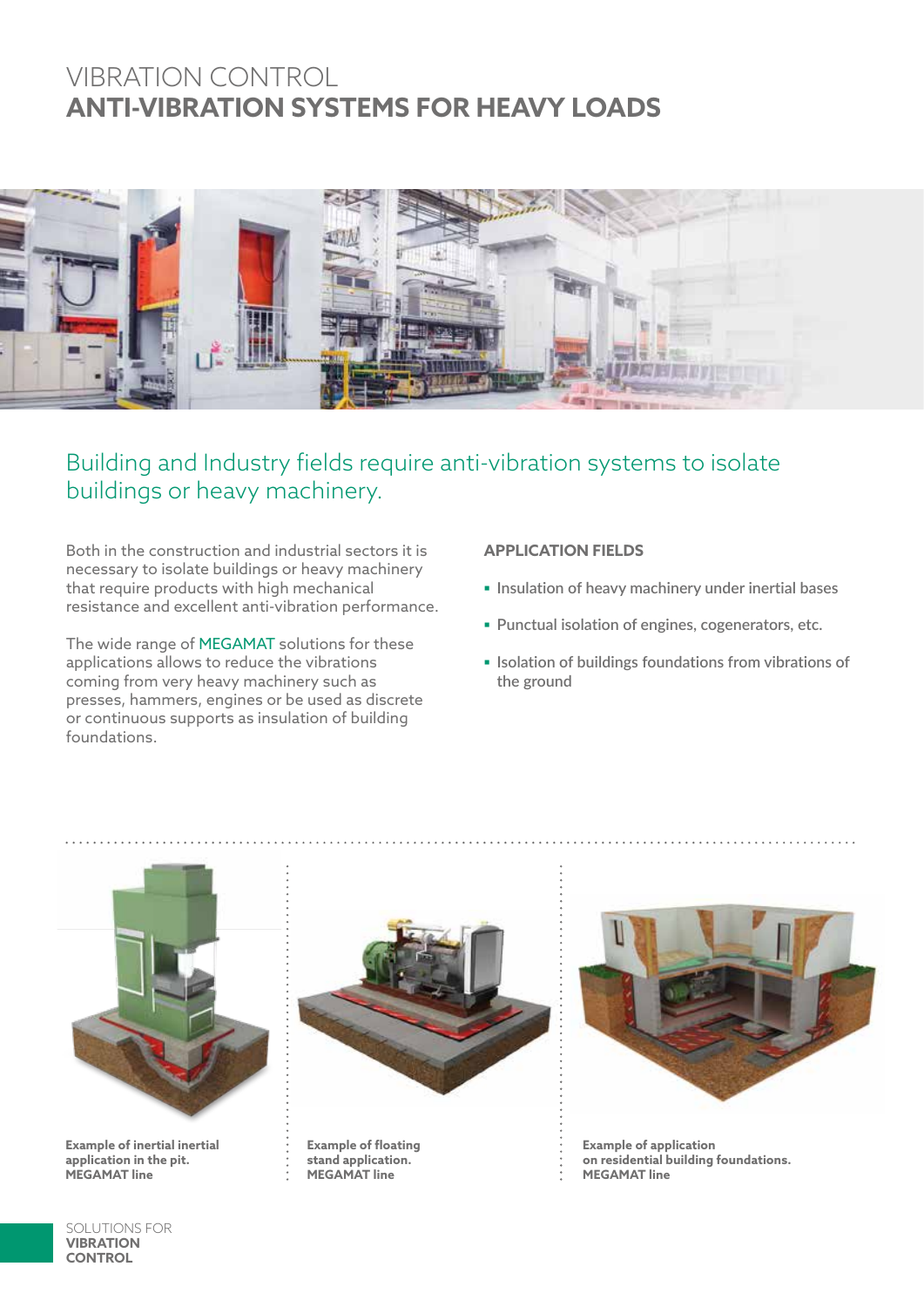

ANTI-VIBRATION SYSTEMS FOR LIGHT LOADS

#### **ANTI-VIBRATION SYSTEMS FOR HEAVY LOADS**

ANTI-VIBRATION SUPPORTS

# **EXAMPLES OF APPLICATIONS FOR HEAVY LOADS**

The MEGAMAT line allows the various characteristics of the products to create specific solutions in presence of sources with displacements even on three axes.

Furthermore, the excellent mechanical properties allow the application of the product in building field as a support to reduce the vibrations coming from the external environment. In the various fields of application, MEGAMAT line is ideal to mitigate the vibrations with high performance products designed to work with high loads.



### **MEGAMAT** 2016 Inertial stand on the pit Monchieri SpA, Brescia



# **MEGAMAT**

2017

Inertial stand on the pit Monchieri SpA, Brescia

# **TECHNICAL INFORMATION**

Thanks to the four different densities and characteristics, the MEGAMAT line grants high performance both for industrial and civil applications.

In the side view, relevance areas of each product are highlighted, according to the specific pressure acting on the anti-vibration element.



#### **MEGAMAT**

2014

Building foundation Poland



#### **MEGAMAT**

2010

Anti-vibration supports on a commercial structure COOP, Switzerland

#### **APPLICATION AREA**



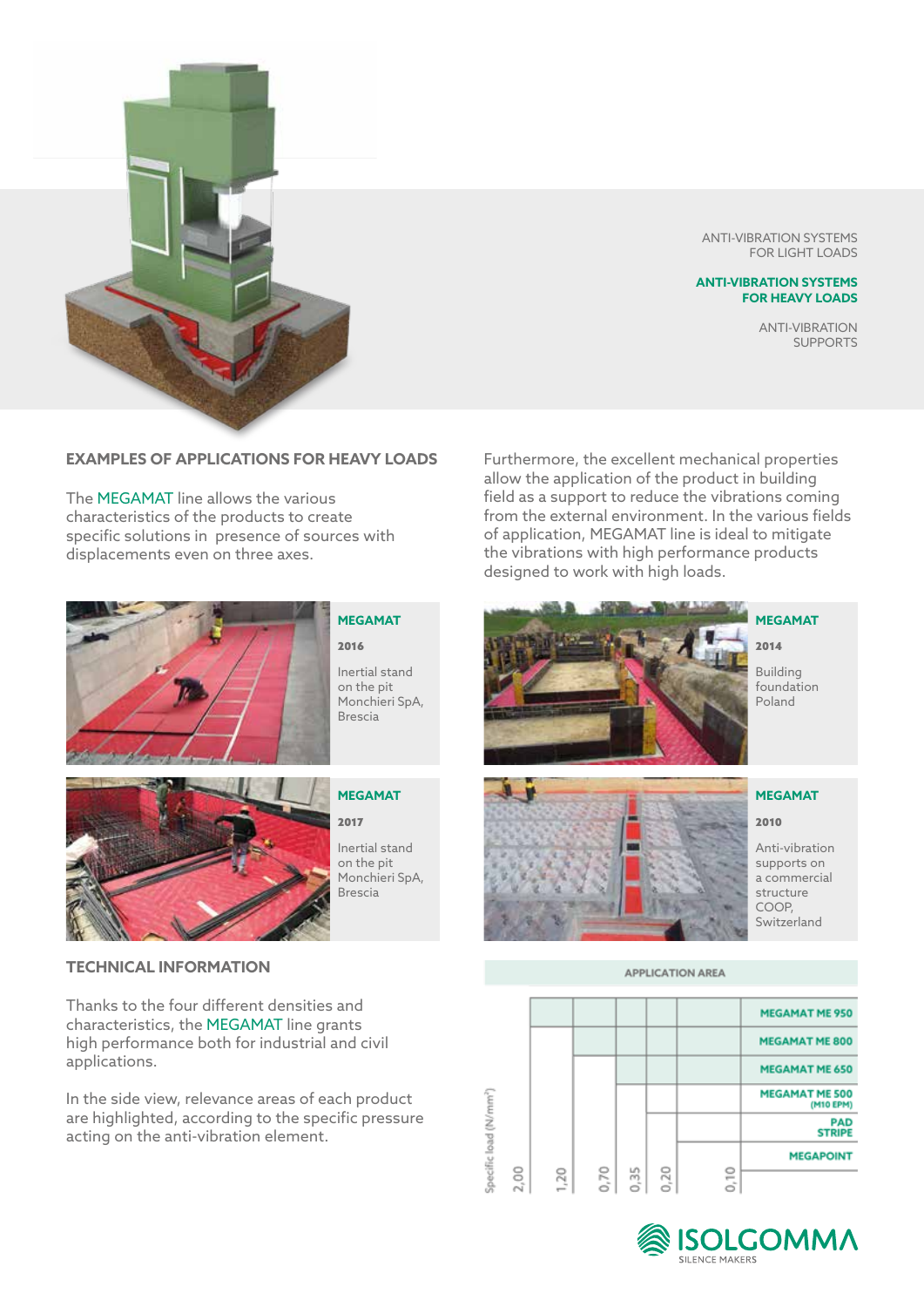# VIBRATION CONTROL **ANTI-VIBRATION SUPPORTS**



# Anti-vibration systems for on-board installations.

These solutions have been designed to provide the various types of machinery with anti-vibration systems to be installed on the machine.

The product is designed to be used on different types of plants according to weight and disturbing frequency. The product range is made of different sizes supports proportional to the loads and dimensions of the machine to be insulated.

# **APPLICATION FIELDS**

- **▪ Vibration control of vibrating machines**
- **▪ Where an anti-vibration product is required without machinery removal**

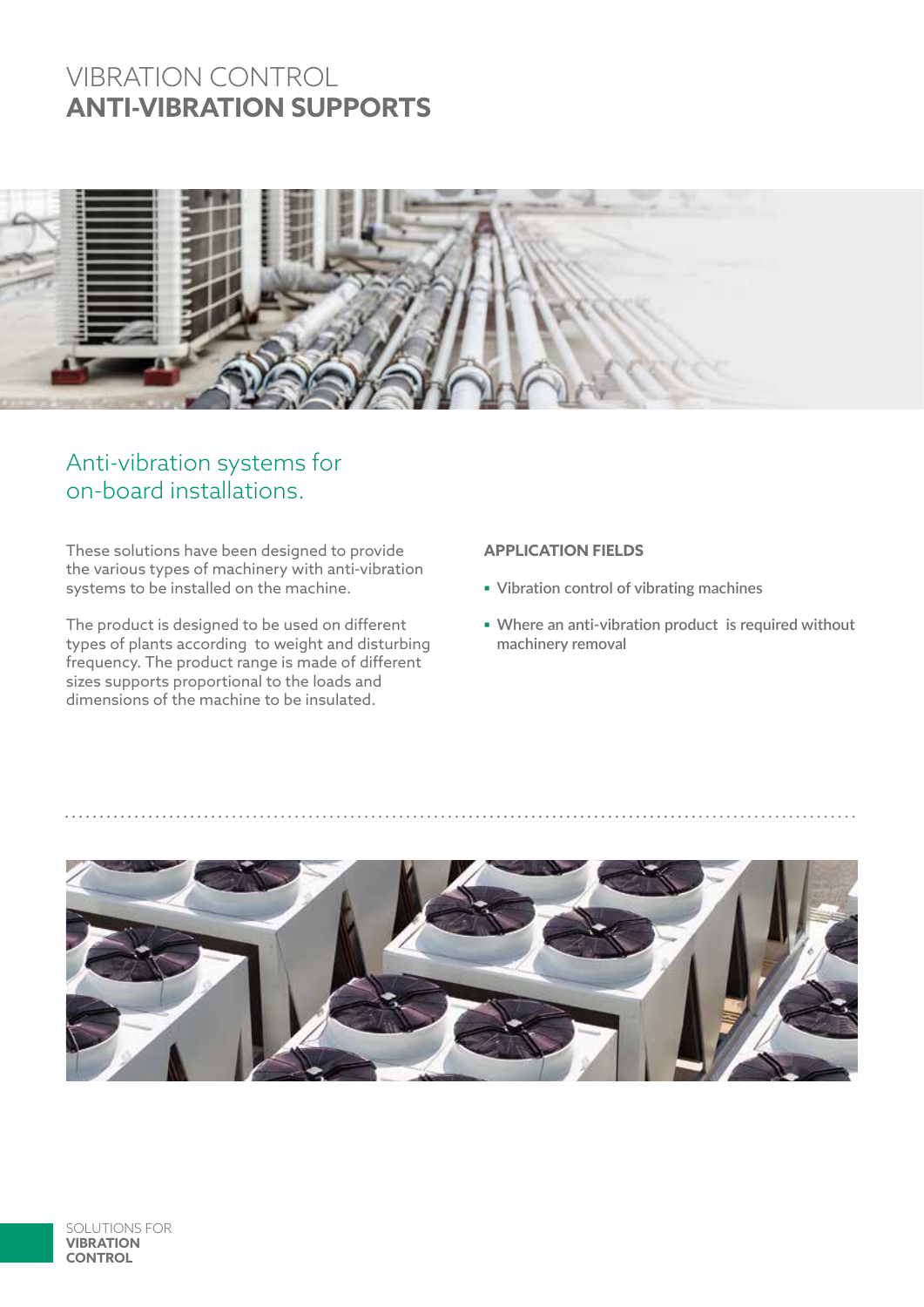

# **ANTIVIBRATION SUPPORTS APPLICATIONS**

Anti-vibration supports allow to solve difficult existing situations; where it is not possible to remove the machine or a plant, the supports can be installed directly with a minimally invasive intervention but resolutive in most cases.



#### ANTI-VIBRATION SYSTEMS FOR LIGHT LOADS

ANTI-VIBRATION SYSTEMS FOR HEAVY LOADS

> **ANTI-VIBRATION SUPPORTS**

Even in new installations, the supports can be used, especially where inertial bases are not allowed or where there are very limited spaces.



### **TECHNICAL INFORMATION**

The ANTIVIBRATION SUPPORTS line consists of four sizes with variable density ranges; these different sizes and features allow a lot of possibilities of use in different situations.



The underlying representation highlights the areas of relevance of each support.



Machine weight (kg)<br>Evaluation on 4 supports

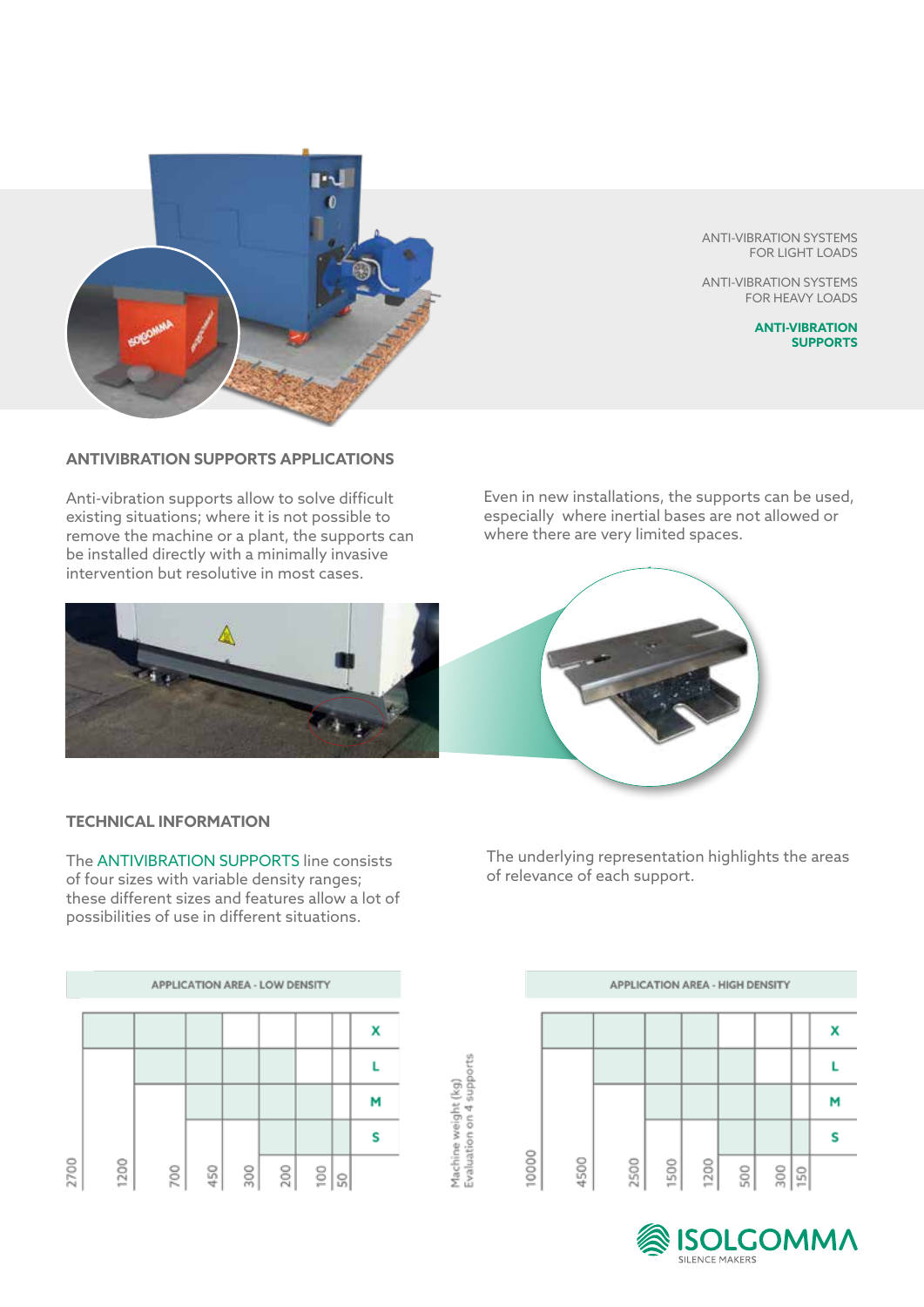# VIBRATION CONTROL **PRODUCT LINES**

The MEGAPOINT product completes the range of MEGAMAT vibration damping solutions especially where it is necessary to isolate light machines or with particularly low disturbing frequencies. The MEGAPOINT shape has been studied to guarantee high performance with low thickness (25 mm) with a good mechanical behaviour and the strength required in industrial and construction applications.

The product is equipped with a high-weight TNT support which makes the product ideal even under high-thickness inertial bases.

The use of recycled raw materials contributes to having a product with low environmental impact.

# **APPLICATION FIELDS**

- **▪** Light machinery isolation (textile frames, HVAC, ecogenerators, etc.)
- **▪** Isolation of swimming pools
- **▪** Measurement rooms

# **MEGAPOINT PAD & STRIPE**

The PAD & STRIPE line is the specific vibration isolation solution for all applications where the vibration sources have a very low weight. The PAD & STRIPE products are pre-cut supports and ready to use, respectively square or rectangular, composed of granules and rubber fibres SBR and EPDM agglomerated with polyurethane glue in two different thicknesses, to adapt to a wide range of loads.

The products can be used directly under the support feet of vibrating machines or by interposing an inertial base; in this case the casting of the base can be done on a disposable form-work, or directly on the products, interposing the Fybro polyester panels between the rubber supports. The flexibility design of the insulating layer makes PAD & STRIPE products of great applicability to the most construction situations.

### **APPLICATION FIELDS**

**▪** Isolation of inertial bases for HVAC, ecogenerators, etc.

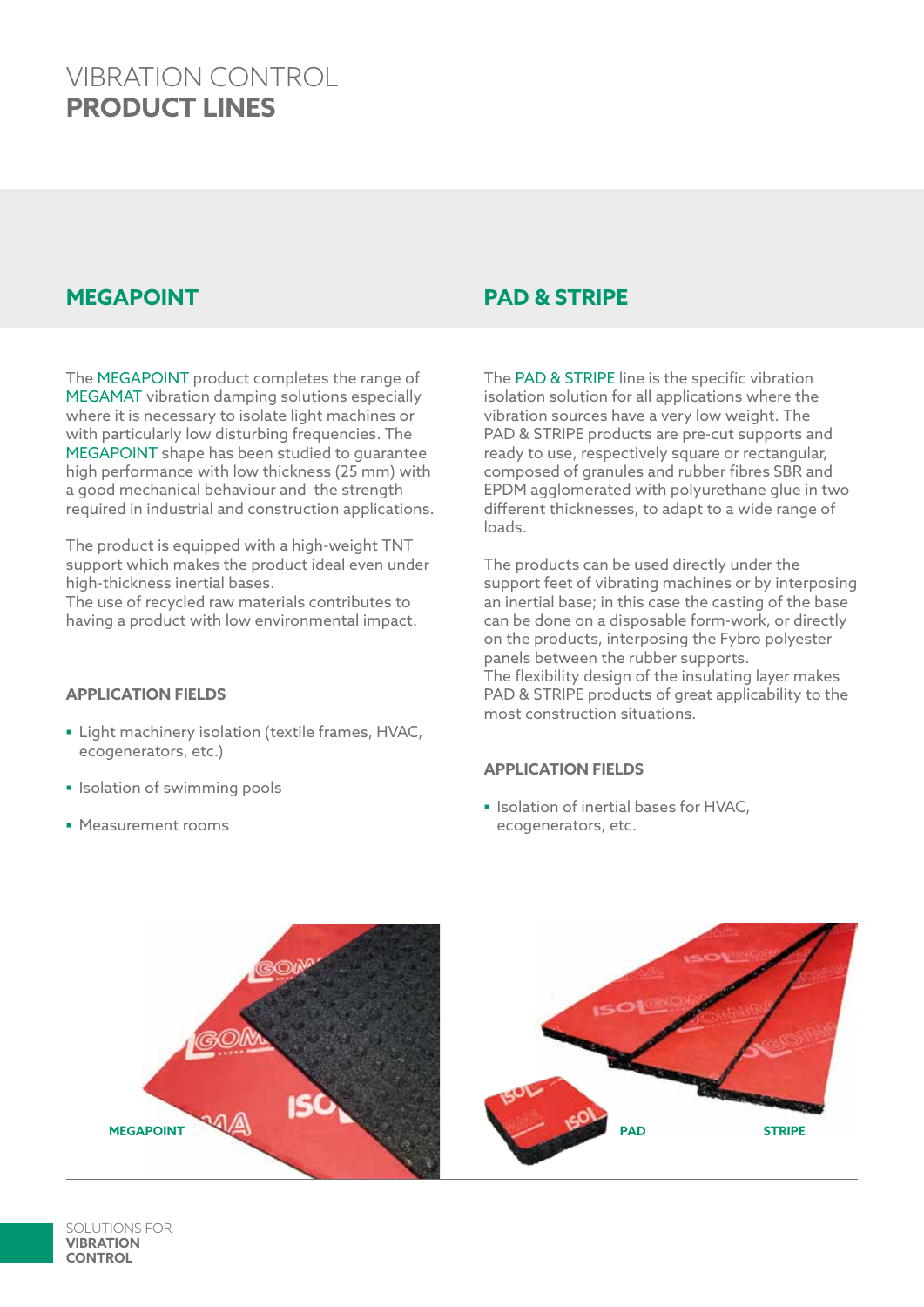# **MEGAMAT**

The MEGAMAT line is a valid solution against noise pollution produced by vibrations and re-irradiated noises of operating machines, presses and / or air handling units, in the industrial and construction sectors. The product is in panels made of SBR and EPDM rubber agglomerated with polyurethane glues. All panels are protected by a waterproof synthetic anti-tear red fabric that guarantees mechanical protection and water resistance in case of application of concrete castings directly on the product.

Thanks to the four density families, the MEGAMAT line grants high performance in applications on light and heavy machinery or as a support or insulating element inside structures and foundations of buildings.



### **APPLICATION FIELDS**

- **▪** Isolation of heavy machinery under inertial bases
- **▪** Structural insulation of buildings under beams, plinths, pillars and load-bearing walls
- **▪** Isolation of buildings foundations from vibrations of the ground

# **PRODUCT LINES COMPARISON**

|                        |                   | <b>MEGAPOINT</b> | <b>PAD</b>      | <b>MEGAMAT</b>             |                     |                 |                 |  |
|------------------------|-------------------|------------------|-----------------|----------------------------|---------------------|-----------------|-----------------|--|
|                        |                   |                  | <b>STRIPE</b>   | <b>ME 500</b><br>(M10 EPM) | <b>ME 650</b>       | <b>ME 800</b>   | <b>ME 950</b>   |  |
| <b>Thickness</b>       | mm                | 25               | $20 - 50$       |                            | $10 - 20 - 30 - 50$ | $10 - 20 - 30$  | $10 - 20$       |  |
| Static use range       | N/mm <sup>2</sup> | 0,002            | 0,050           | 0,050                      | 0,070               | 0,120           | 0,250           |  |
| Dynamic use range      | N/mm <sup>2</sup> | $0,002 - 0,040$  | $0,050 - 0,350$ | $0,050 - 0,350$            | $0,070 - 0,700$     | $0,120 - 1,200$ | $0,250 - 1,500$ |  |
| Maximum loads          | N/mm <sup>2</sup> | 0,050            | 1,000           | 1,000                      | 2,000               | 3,000           | 4,000           |  |
| Static elastic module  | N/mm <sup>2</sup> | 0,052            | 0,623           | 0,623                      | 0,120               | 0,240           | 0,440           |  |
| Dynamic elastic module | N/mm <sup>2</sup> | 0.277            | 1,750           | 1,750                      | 3,600               | 2,400           | 4,450           |  |
| 25% compression        | N/mm <sup>2</sup> | 0,029            | 0,200           | 0,200                      | 0,396               | 0,634           | 1,125           |  |
| Loss factor            |                   | 0,148            | 0,143           | 0,143                      | 0,140               | 0,136           | 0,137           |  |
| <b>Fire resistance</b> |                   | Class E          |                 |                            |                     |                 |                 |  |